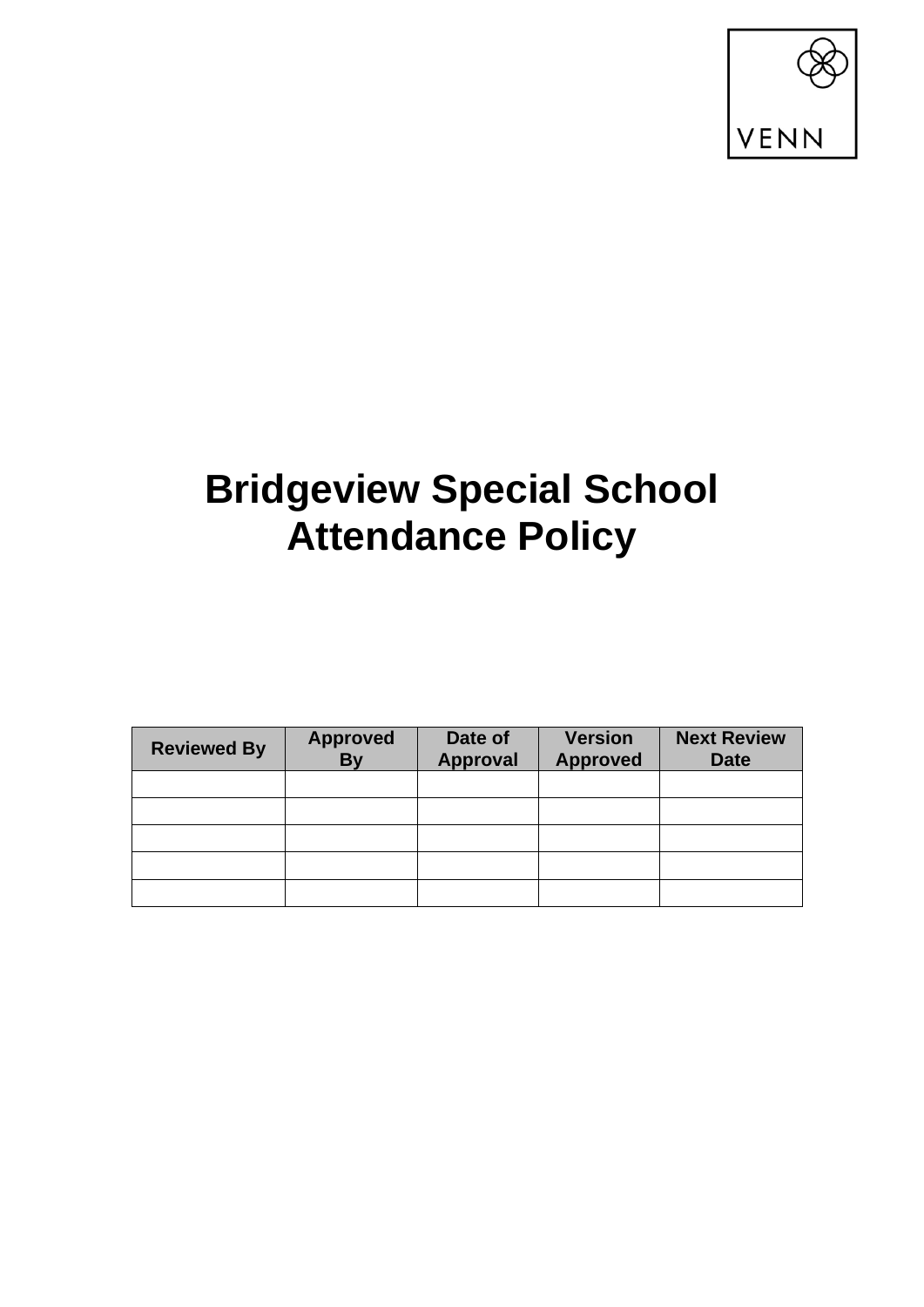

#### *'Achieving regular attendance at the Bridgeview Special School is key to improving life chances of our pupils. A pupil's readiness for reintegration or transition to their next educational setting is increased with improved attendance and re-engagement with learning.'*

# **1. Principles:**

At the Bridgeview Special School, safeguarding our pupils is always our foremost priority and we ensure our procedures supporting and improving attendance reflect this. Bridgeview Special School is committed to improving attendance for all pupils. Our pupils are consistently those who are acutely disengaged from education and frequently have a history of poor records of attendance. Staff understand the importance of good attendance in supporting re-engagement in learning and know that improving this is the responsibility of everyone in the learning community. With this in mind at the Bridgeview Special School we commit ourselves to the continual monitoring of attendance and give high levels of support in order to build and sustain improvement in attendance.

# **2. Aims of the policy**

#### **Our ultimate aim is to improve the attendance of each individual pupil and therefore the overall attendance of the school. We will do this by:**

- All staff and governors make attendance and punctuality a school improvement priority and understand they have a role to play in improving this.
- Providing a clear framework which defines agreed roles and responsibilities, ensuring consistency in carrying out tasks.
- Regular monitoring of attendance and punctuality.
- Developing a systematic approach to gathering and analysing attendance related data.
- Pupils with poor attendance and/or punctuality are supported with a personalised Raising Attendance Plan (RAAP).
- Pupils and their parents/carers are made aware of the importance of good attendance and punctuality and informed of the consequences when it is not.
- Pupils with good or rapidly improving attendance are recognised and rewarded.
- Promoting effective partnerships with the Early Help and Social Care and other agencies.

## **3. Punctuality**

All pupils should arrive promptly each day.

Many of our pupils are transported to school often by local authority transport. Where this is the case pupils should be ready in plenty of time for the vehicle to arrive at their home. Alternative transport cannot be arranged if it is missed.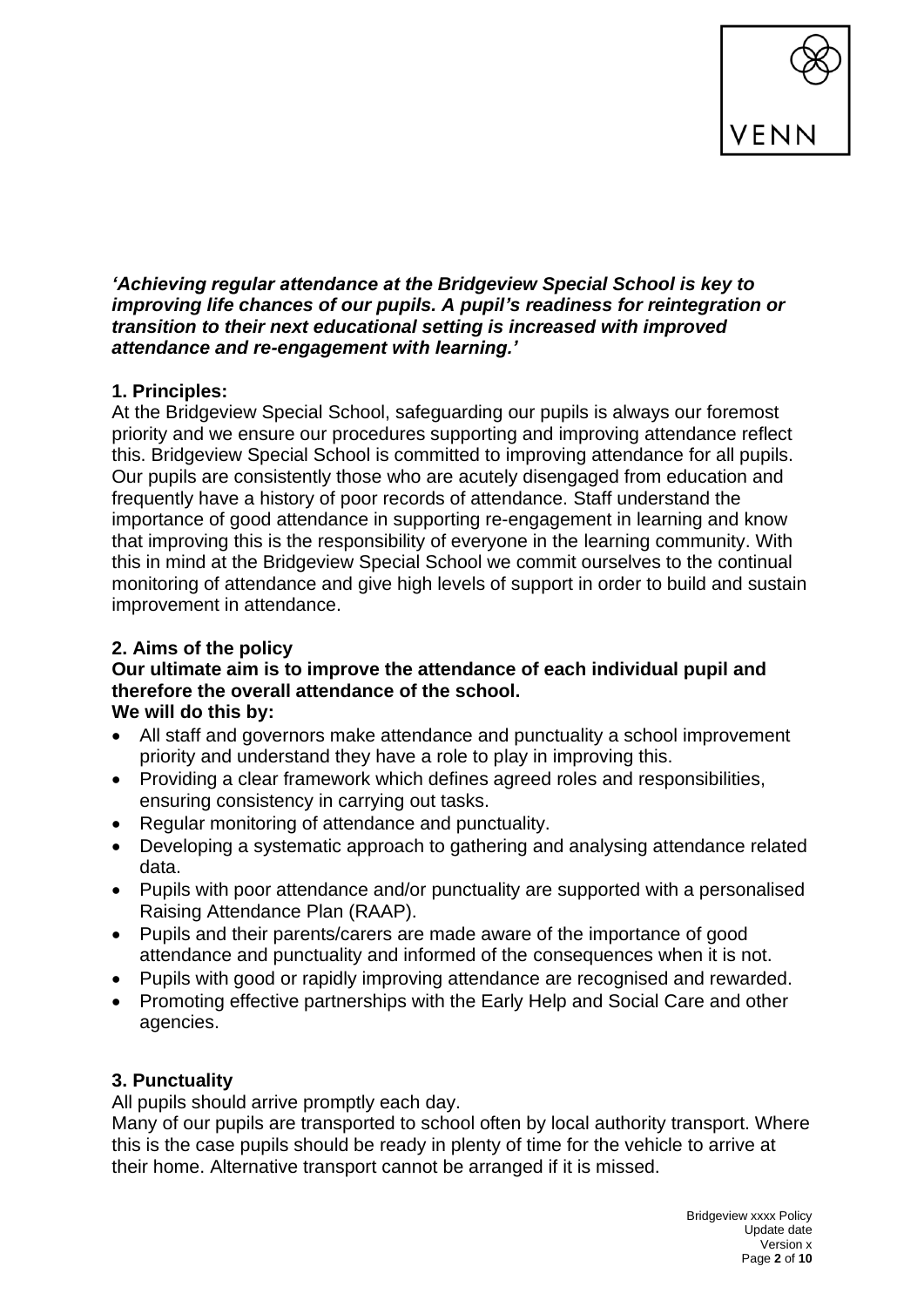

The school gates and doors from 8:40am and pupils are expected to arrive by 8:50am. Pupils are greeted at the doors by the classroom staff.

#### **4. Registers**

Registers are a legal document and must be taken clearly and accurately, using the correct codes.

Registers are taken by the teacher at the start of each morning and afternoon sessions.

#### **5. Role of the parent/carer**

Parents/carers have a legal duty to send their children to school regularly and risk prosecution if they fail in this duty.

We encourage an open dialogue with parents about attendance as this helps to identify areas of concern.

Parents/carers must contact the school on the first day of absence by telephone before the start of the school day. If the school is not informed of the absence the school make contact by 10:00am.

Parents/carers should attempt to arrange appointments for their child or young person outside normal school hours whenever possible. When the appointment is local, the student will be expected to attend school before and/or after the appointment.

Parents/carer are notified of high expectations for good attendance at the initial placement meeting.

## **6. Understanding types of absence**

Every half-day absence from school has to be classified by the school (not by the parents/carers), as either AUTHORISED or UNAUTHORISED. This is why information about the cause of any absence is always required.

**Authorised Absence** - Authorised absences are mornings or afternoons away from school for a good reason like illness, evidenced medical/dental appointments, emergencies or other unavoidable causes, which unavoidably fall in school time. These include:

- Illness
- Religious observance

**Unauthorised Absence** - Unauthorised absences are those which legislation does not consider reasonable and for which no "leave" has been given.

This includes:

- Parents/carers keeping children or young people off school
- Truancy during the school day
- Absences which have never been properly explained
- Shopping
- Looking after other children.
- Birthdays
- Day trips
- Waiting for a delivery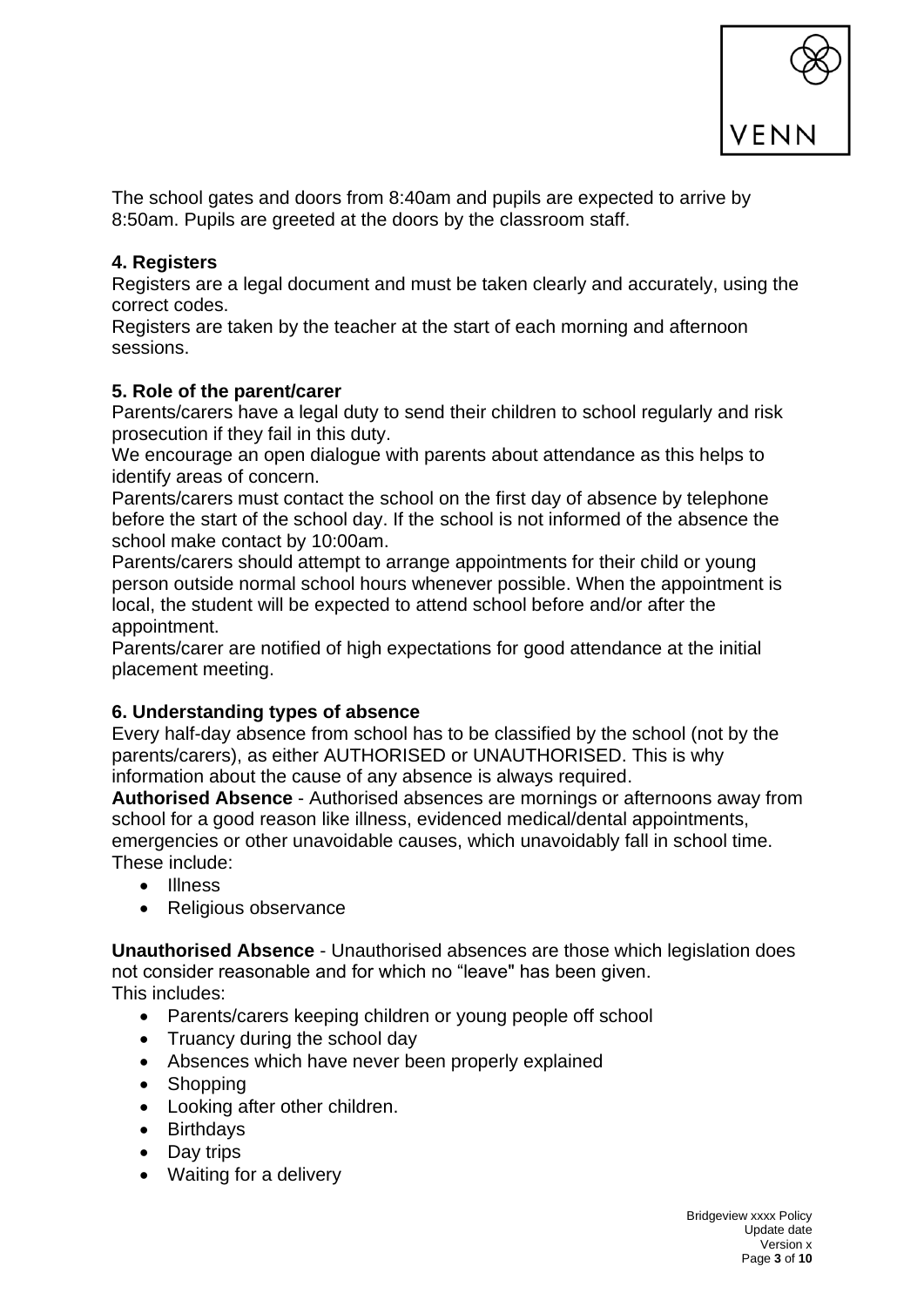

- Sleeping in after a late night
- Parent/carer's Illness.

**Persistent Absenteeism (PA)** - A student becomes a 'persistent absentee' when their attendance falls to 90% or below for whatever reason.

| There are 175 school days per year |           |                         |            |                           |            |  |
|------------------------------------|-----------|-------------------------|------------|---------------------------|------------|--|
| 190 days                           | 181 days  | 171 days                | 161 days   | 152 days                  | 134 days   |  |
| attended                           | attended  | attended                | attended   | attended                  | attended   |  |
| 0 days                             | 9 days of | 19 days of              | 29 days of | 28 days of                | 27 days of |  |
| missed                             | missed    | missed                  | missed     | missed                    | missed     |  |
| learning                           | learning  | learning                | learning   | learning                  | learning   |  |
| 100%                               | 96%       | 90%                     | 85%        | 80%                       | 75%        |  |
| Good attendance                    |           | Worrying                |            | <b>Serious Concern</b>    |            |  |
| Best chance of success.            |           | Less chance of success. |            | Very limited progress.    |            |  |
|                                    |           | Makes it harder to make |            | Damaging effect on future |            |  |
|                                    |           | progress.               |            | prospects.                |            |  |

We monitor attendance thoroughly.

Parents/carers will be informed immediately if a pupil is seen to be at risk of moving towards the PA mark or is at the PA mark.

# **Venn's position on term time holidays for pupils**

In normal circumstances, holidays during term time for pupils will not be authorized. If parents/careers wish to take their child on holiday during term time they must put it in writing at least 14 days before the start of the holiday the dates and reasons for the holiday, and a nominated governor will decide whether to authorize or not, and whether they will be fined. When the decision is made parents will be informed by letter what the outcome is.

# **7. Raising Attendance Action Planning**

Senior leaders use regular monitoring to identify pupils who need additional support to improve or maintain rates of attendance and/or punctuality.

Staff will work with the family and pupils to write and implement a Raising Attendance Action Plan. This plan identifies the role of the pupil, parents/carers and school in supporting improvements in attendance. It also identifies targets, times frames and any other additional services involved.

# **8. Rewarding improved and good attendance**

A range of awards are used to encourage good attendance.

Each week the class with the highest attendance win a 'Golden Ticket' reward.

Certificated and prizes are awarded each half term to pupils who have significantly improved their attendance or have 100% attendance.

Pupils who have a RAAP may also have their own reward system.

#### **8. Framework for implementing school absence procedure and attendance policy**

| <b>Responsibility</b><br>Procedure<br>oie |
|-------------------------------------------|
|-------------------------------------------|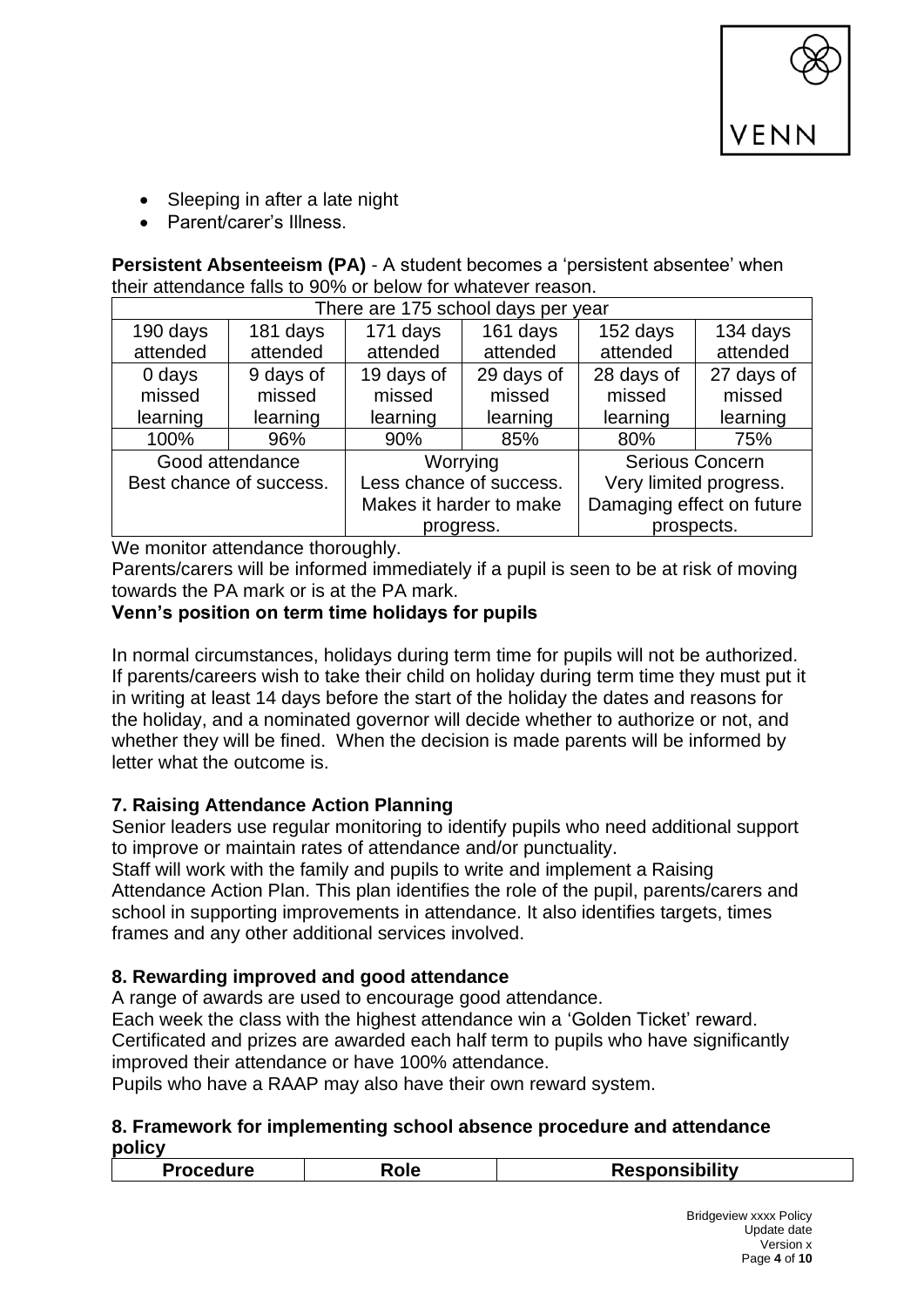

| First day of absence               | Admin                                                                                        | Contact parent/carers by 10:00am to<br>question reason for absence.<br>Reason for absence to be logged on<br>SIM <sub>s</sub> .<br>Parent/carer to be told to ring the<br>following day if pupil remains absent.<br>Parent/carer to be told that home visits<br>are made for all             |
|------------------------------------|----------------------------------------------------------------------------------------------|----------------------------------------------------------------------------------------------------------------------------------------------------------------------------------------------------------------------------------------------------------------------------------------------|
| Third day of absence               | Attendance officer                                                                           | Home visit to share attendance<br>information and identify plan for returning<br>to school.                                                                                                                                                                                                  |
| Daily                              | Admin                                                                                        | Check attendance for pupils who are<br>dual rolled and due attend mainstream.                                                                                                                                                                                                                |
| Daily                              | Admin                                                                                        | Email SLT with pupil absences.                                                                                                                                                                                                                                                               |
| Daily                              | <b>Head of School</b>                                                                        | Identify if reasons given for absence are<br>unauthorised and any action needed.                                                                                                                                                                                                             |
| Daily                              | <b>Child Protection</b><br>Coordinator                                                       | Inform social care of any unauthorised<br>absences for pupils known to them.                                                                                                                                                                                                                 |
| <b>Every Friday</b>                | <b>Attendance Officer</b>                                                                    | Identify class with highest attendance<br>and prepare Golden Ticket award.                                                                                                                                                                                                                   |
| <b>Every Friday</b>                | <b>Attendance Officer</b>                                                                    | Produce report of all pupils below 92%<br>attendance for Head of School and<br><b>Executive Headteacher.</b>                                                                                                                                                                                 |
| Fortnightly<br>(Thursday mornings) | <b>Head of School</b><br><b>Attendance Officer</b><br><b>Child Protection</b><br>Coordinator | Attendance meeting to include:<br>Review of overall attendance and pupil<br>attendance data.<br>Review of impact of home visits,<br>additional services and RAAPs.<br>Identify any parents/carers who need a<br>notifying of concerning pupil attendance.<br>Identify pupils needing a RAAP. |
| Half termly                        | <b>Attendance Officer</b><br><b>Head of School</b>                                           | Produce certificates and celebrate<br>improvements/good attendance.<br>Update attendance display with<br>achievements.                                                                                                                                                                       |
| Termly                             | Class teacher                                                                                | Share attendance with parents/carers at<br>Review/Catch up meetings.                                                                                                                                                                                                                         |
| Termly                             | <b>Head of School</b><br><b>Attendance Link</b><br>Governor                                  | Attendance meeting                                                                                                                                                                                                                                                                           |
| Termly                             | <b>Head of School</b>                                                                        | Share pupil attendance with Local<br>Authority. .                                                                                                                                                                                                                                            |
| Pre-admission                      | Assistant<br>Headteacher                                                                     | Gather attendance data from previous<br>settings.                                                                                                                                                                                                                                            |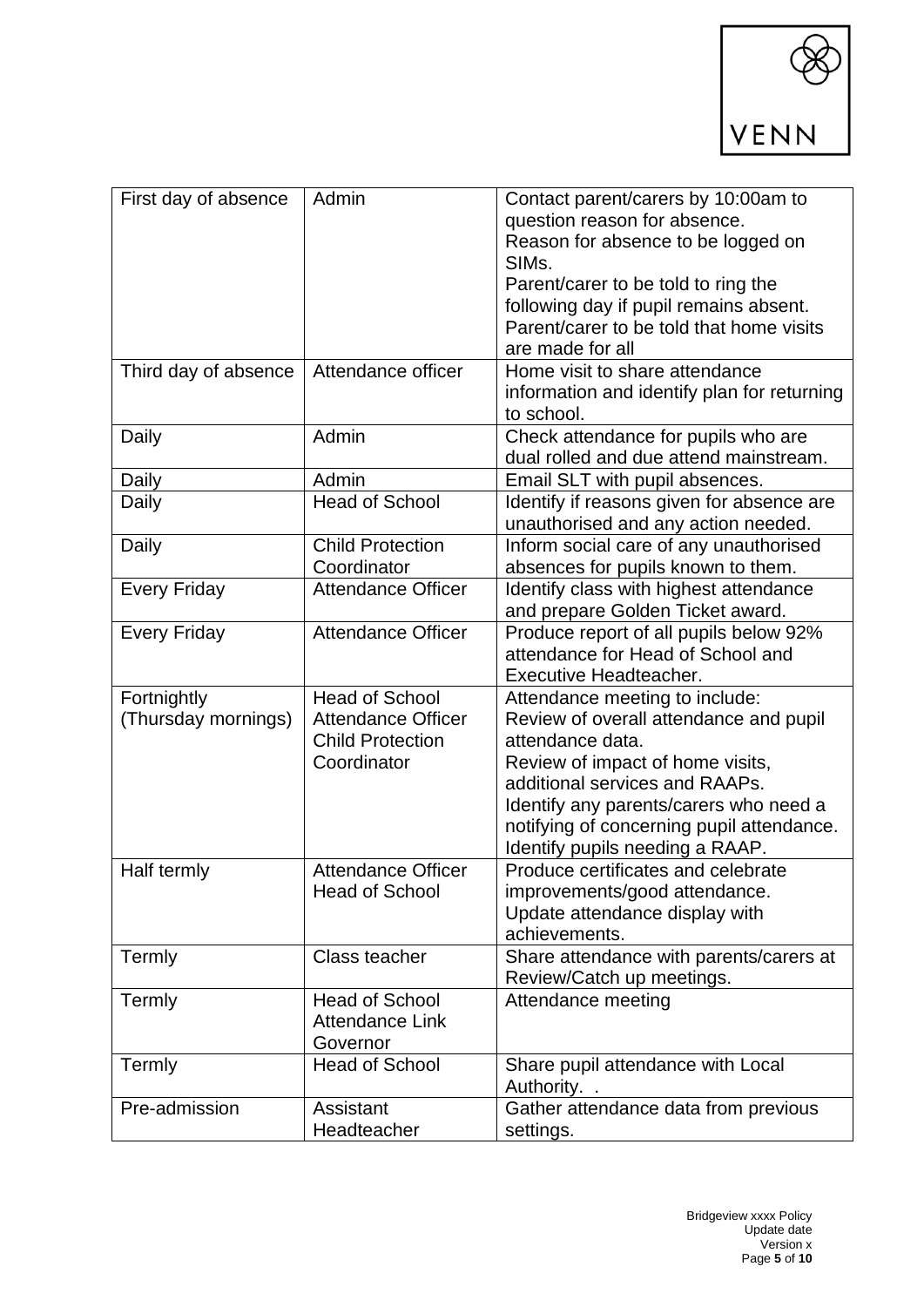

## **Penalty Notice Protocol**

# **1. Legal Basis**

1.1 This code of conduct is made by Kingston upon Hull City Council in pursuant of Section 444A and Section 444B of the Education Act 1996 and the education (Penalty Notice) (England) Regulation 2004. This was updated with The Education (Penalty Notices) (England) Regulation 2007. This was again updated with The Education (Penalty Notices) (England) (Amendment) Regulations 2013.

1.2 Section 23 of the Anti-Social Behaviour Act 2003 empowers designated Local Authority (LA) officers, Head Teachers (& Deputy and Assistant Headteachers authorised by them) and the Police to issue Penalty Notices in cases of unauthorised absence from school.

1.3 The issuing of Penalty Notices must conform to all requirements of the Human Rights Act and all Equal Opportunities legislation.

1.4 The LA has the prime responsibility for developing the protocol, within which all partners named in the Act are expected to operate.

1.5 For the purposes of the protocol the legal definitions of 'parent' are:

- Any natural parent whether married or not
- Any parent who, although not the natural parent has parental responsibility as defined in The Children Act (1989) for a child or young person
- Any person who, although not a natural parent, has care of a child or young person and considered to be a parent in education law

# **2. Rationale**

2.1 Regular and punctual attendance at school is both a legal requirement and essential for pupils to maximise their educational opportunities.

2.2 In law an offence occurs if a parent/carer fails to secure a child's attendance at a school at which they are a registered pupil and that absence is not authorised by the school. Penalty Notices supplement the existing sanctions currently available under Sec 444, Education Act 1996 or Sec 36 of the Children Act 1989 to enforce attendance at school where appropriate.

2.3 The Education Welfare Service (EWS) delivers this LA responsibility.

2.4 Parents and pupils are supported by schools and a wide range of partners and agencies to overcome barriers to regular attendance through a wide continuum of assessment and intervention strategies. Sanctions of any nature are for use only where parental co-operation in this process is either absent or deemed insufficient to resolve the presenting problem.

2.5 Sanctions are never used as a punishment, only as a means of enforcing attendance where there is a reasonable expectation that their use will secure an improvement.

## **3. Circumstances where a Penalty Notice may be issued**

3.1 The issuing of a Penalty Notice is considered appropriate in the following circumstances

• Unauthorised absences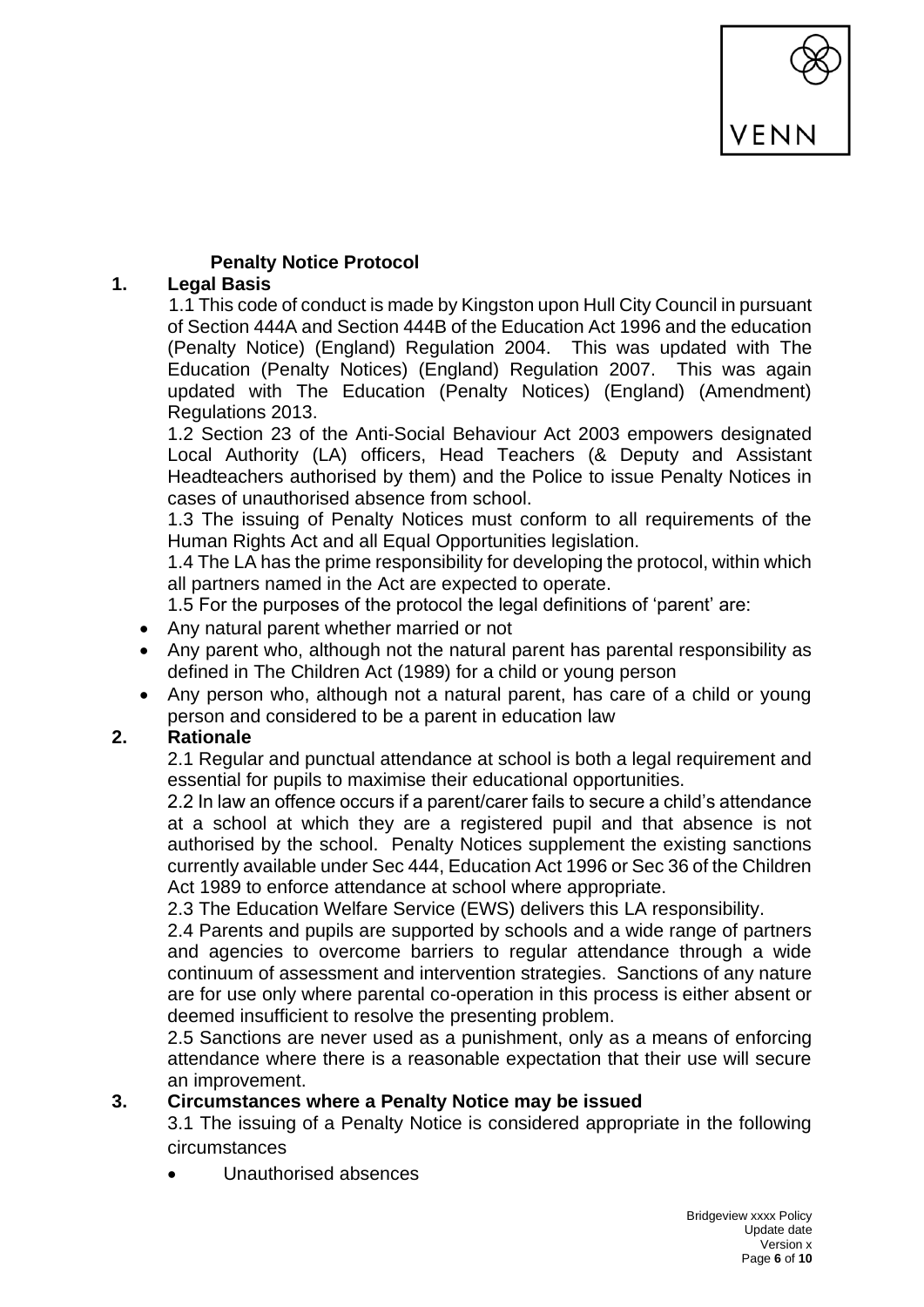

- Holidays in term time
- Persistent late arrival at school (after the Register has closed)
- Truancy sweeps (where appropriate)

3.2 Schools must consider every aspect of a pupil's case before considering whether a penalty notice would be appropriate. This includes considering family circumstances and other interventions/strategies already taking place with other agencies working with the family

## **4. Procedure**

4.1 The Education Welfare Service will issue Penalty Notices in Kingston upon Hull. This will ensure consistent and equitable delivery, retain school-home relationships and allow cohesion with other enforcement sanctions

4.2 Penalty Notices will only be issued by first class post and never as an on the spot action; this is to satisfy that all evidential requirements are in place and to meet Health and Safety requirements.

4.3 The EWS will receive requests to issue Penalty Notices from schools, Humberside Police and neighbouring LA's. These requests will be actioned provided that:

- All relevant information is supplied in the specified manner
- The circumstances of the pupil's absence meet all the requirements of this Protocol
- Issue of a Penalty Notice does not conflict with other intervention strategies (for example other agency involvement, i.e. social care) in place or other enforcement sanctions already being processed

4.4 In cases where school age siblings attend different schools it is expected that these schools should liaise with each other in coming to a decision as to whether they refer to the LA for a Penalty Notice to ensure a fair and consistent approach

## **Penalty Notices for Unauthorised Absence**

4.5 A Penalty Notice can only be issued in cases of unauthorised absence. Use of Penalty Notices will ordinarily be restricted to one during primary school and one during secondary school per parent per pupil: The issuing of additional Penalty Notices will be at the discretion of the LA. Where there is more than one pupil with irregular attendance more than one Penalty Notice may be issued but this will be the subject of review

4.6 There will be no restrictions on the number of times a parent/carer may receive a formal warning of a possible issue of a Penalty Notice.

4.7 To ensure consistent delivery of Penalty Notices the following criteria will apply:

• 20 or more unauthorised absences in the current term or over a 12 school week period (this can be over two terms but NOT two academic years)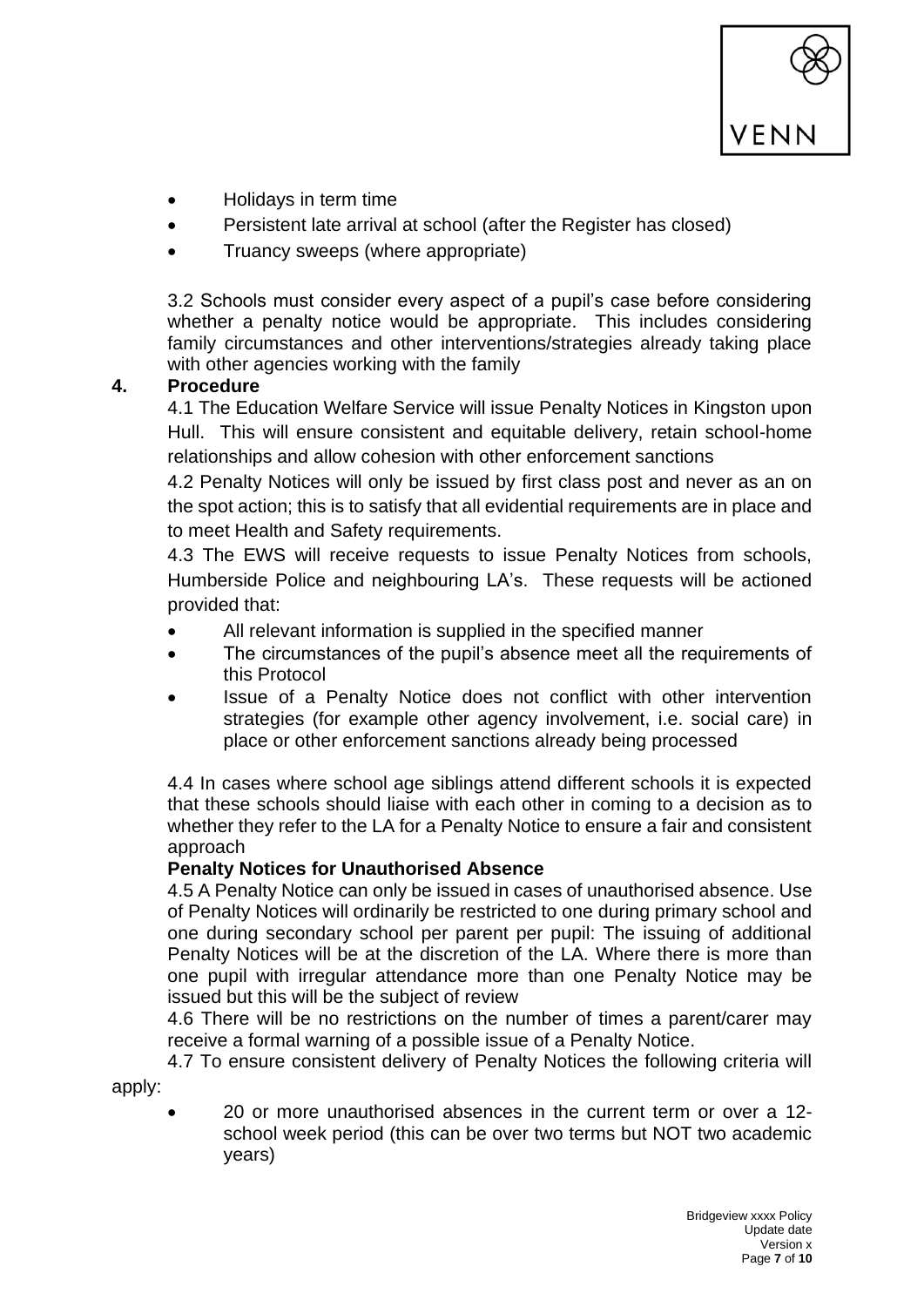

• The liable parent/carer will receive a formal warning of the possibility of a Penalty Notice being issued and given a maximum of 15 school days to affect an improvement

4.8 The EWS will seek to respond to all requests within 10 school days of receipt and where all criteria are met may:

- Issue a formal written warning to the parent/carer of the possibility of a Penalty Notice being issued
- In the same letter set a period of 15 school days within which the pupil must have no unauthorised absence
- Issue a Penalty Notice through the post at the end of the 15-day period if the required level of improvement has not been achieved.

## **Penalty Notice for Unauthorised term time holiday absence**

4.9 A Penalty Notice can only be issued in cases of unauthorised holidays taken during term time without school permission or against the school's attendance policy. Penalty Notices for a term time unauthorised holiday can be issued for each period of absence of 10 sessions or more. There is no restriction on the number of penalty notices issued for holidays.

4.10 A head teacher cannot authorise 10 sessions or more unless in exceptional circumstances. If the head teacher is satisfied there is an exceptional circumstance, they should consider whether the absence should be authorised giving proper consideration to SATS, external and internal assessments and the attendance record of the pupil concerned. The LA has no power to authorise or unauthorised leave of absence.

4.11 If a parent is requesting a holiday due to exceptional circumstances these circumstances must be detailed to the school prior to the holiday, as retrospect consent will rarely be given. Evidence in support of these circumstances must also be provided to the school when the request is submitted, for example written confirmation from an employer why a holiday cannot be taken during any of the school holidays or a doctor/health professional certificate to support a family crisis/serious illness.

4.12 The EWS will seek to respond to all requests within 10 school days of receipt and where all criteria are met may issue a Penalty Notice.

#### **5. Procedure for withdrawing Penalty Notices**

5.1 Once issued, a Penalty Notice will only be withdrawn in the following circumstances:

- It not ought to have been issued to the person named in it
- the use of the Penalty Notice did not conform to the terms of this Protocol
- It contains material errors
- If the payment of the Penalty Notice remains unpaid after the 28-day payment due date and the LA has not started legal proceedings or wishes to take such action under Section 444 of the Education Ac

## **6. Payment of Penalty Notices**

6.1 Arrangements for payment will be detailed on the Penalty Notice.

6.2 No reminders will be issued in writing

6.3 Payment of a Penalty Notice discharges the parent/carer liability for the period in question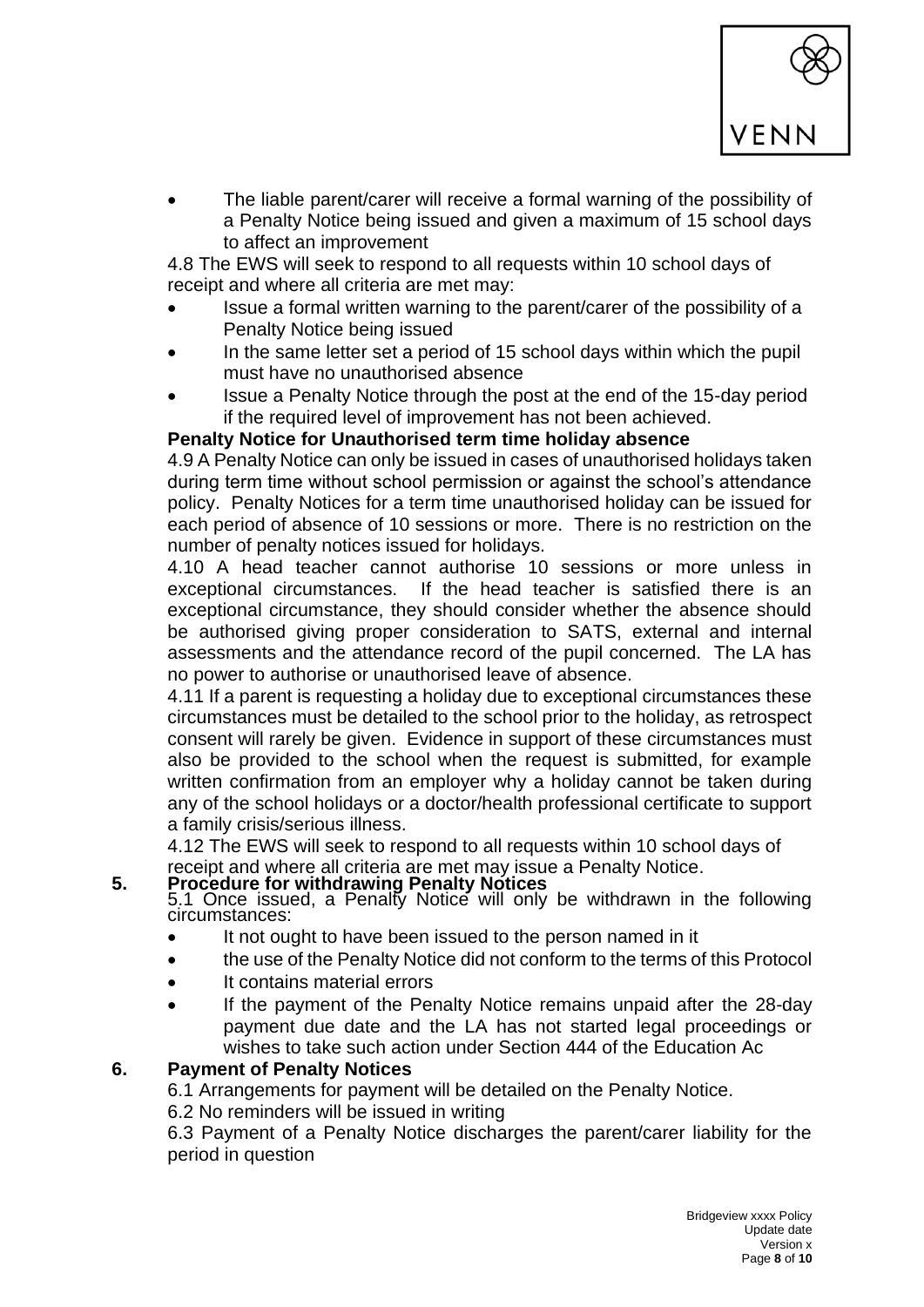

6.4 No proceedings will be taken for the offence period before the expiry of the 28 days following the date of the Notice and the parent/ carer may not subsequently be prosecuted under other powers or legislation for the period covered by the Penalty Notice if it has been paid.

6.5 Payment of a Penalty Notice within 21 days is £60 and payment after this time but within 28 days is £120.

6.6 Payment will not be accepted in part or by instalments.

6.7 The LA retains any revenue from Penalty Notices to cover enforcement costs (collection or prosecuting in the event of non-payment).

#### **7. Non-payment of Penalty Notices**

7.1 Non-payment of a Penalty Notice may result in prosecution under the provisions of Sec 444(1) of the Education Act 1996. In the event of nonpayment of the Penalty Notice each individual case will be considered and if the legal threshold and public interest test are met a prosecution will be considered (www.cps.gov.uk/legal-guidance/non-recent-cases-and-nominal-penalties)).

#### **8. Policy and Publicity**

8.1 All school attendance policies should include information on the deployment of Penalty Notices, and this will be brought to the attention of all parents.

8.2 The LA will include information on the use of Penalty Notices and other attendance enforcement sanctions in promotional/public information material.

#### **9. Appeals**

9.1 There is no statutory right of appeal against the issue of a Penalty Notice.

# **10. Review**

10.1 The LA will review Penalty Notice Protocol when changes are made to legislation intervals and amend the general enforcement strategy as appropriate.

**Adopted by LGB on …………………………………..**

**Chair of LGB ……………………………………………**

**Next Review Date ………………………………………**